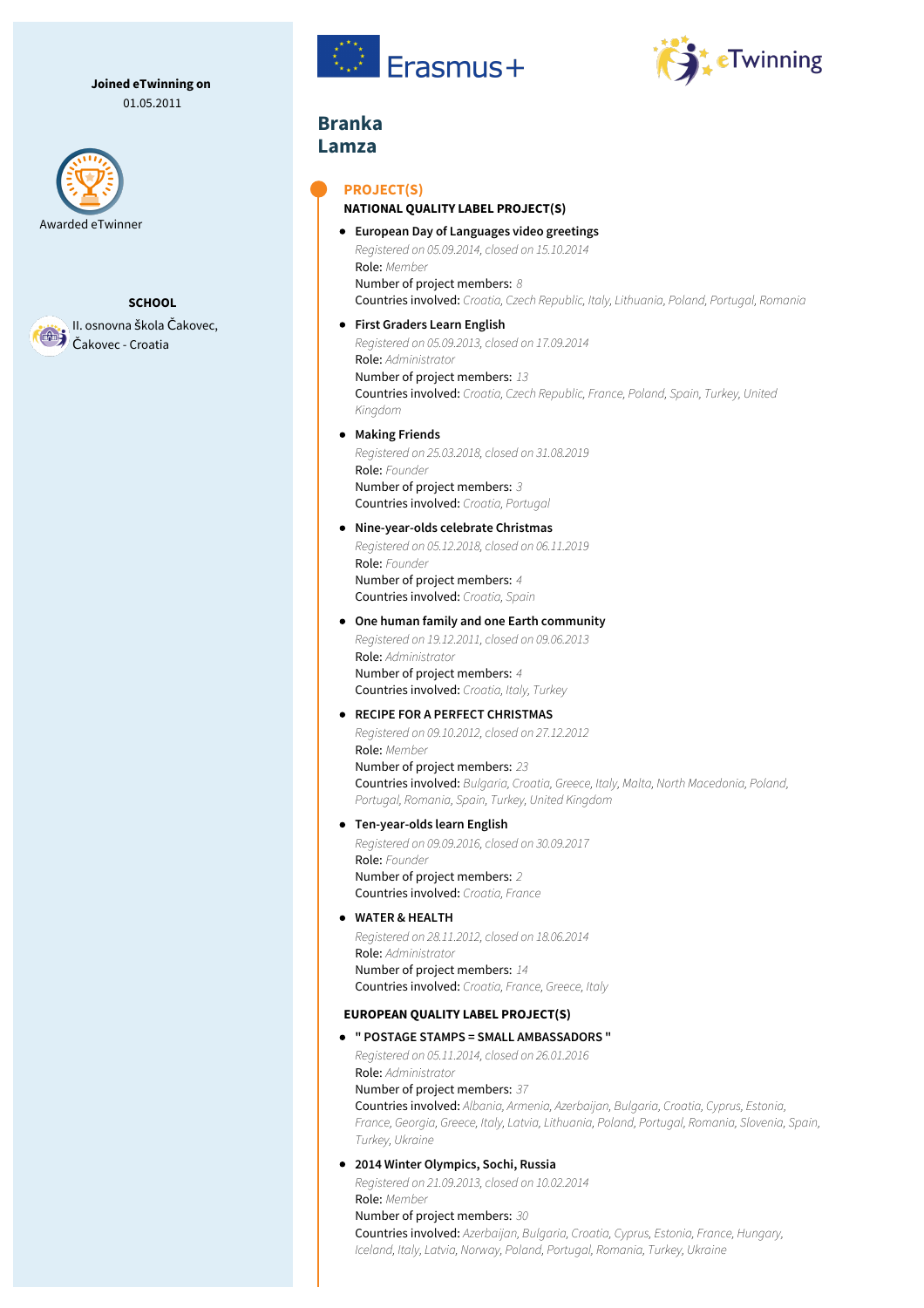#### **Advent and Christmas in our lives**

*Registered on 12.10.2015, closed on 14.03.2016* Role: *Member* Number of project members: *17* Countries involved: *Croatia, Greece, Italy, Poland, Romania, Slovakia, United Kingdom*

#### **E-waste - What Can Citizens Do?**

*Registered on 23.01.2014, closed on 06.02.2014* Role: *Member*

Number of project members: *22* Countries involved: *Croatia, France, Iceland, Lithuania, Poland, Portugal, Romania, Turkey*

#### **Four Seasons Hotel**

*Registered on 27.08.2016, closed on 10.11.2019* Role: *Member* Number of project members: *42* Countries involved: *Croatia, Estonia, France, Georgia, Italy, Lithuania, Poland, Portugal, Romania, Turkey, Ukraine*

#### **HOMEMADE POSTCARDS FOR THE EUROPEAN DAY OF LANGUAGES**

*Registered on 19.08.2015, closed on 08.09.2016* Role: *Member*

Number of project members: *44* Countries involved: *Belgium, Croatia, Czech Republic, Denmark, France, Germany, Greece,*

*Italy, Latvia, Lithuania, Norway, Poland, Portugal, Romania, Slovakia, Slovenia, Spain*

#### **Innovate Together 2**

*Registered on 30.10.2018, closed on 10.11.2019* Role: *Founder* Number of project members: *24* Countries involved: *Croatia, Cyprus, Greece, Italy, Poland, Portugal, Romania, United Kingdom*

**Let's discover school lives of students in Europe with their lesson timetables**

*Registered on 29.09.2014, closed on 06.09.2015* Role: *Member*

#### Number of project members: *32*

Countries involved: *Armenia, Austria, Belgium, Bulgaria, Croatia, Czech Republic, Estonia, Finland, France, Georgia, Germany, Greece, Ireland, Italy, Latvia, Lithuania, North Macedonia, Poland, Portugal, Romania, Slovakia, Slovenia, Spain, Turkey, Ukraine, United Kingdom*

#### **London Olympics 2012**

*Registered on 16.04.2012, closed on 31.01.2013* Role: *Administrator*

### Number of project members: *34*

Countries involved: *Bulgaria, Croatia, Iceland, Italy, Latvia, Lithuania, Netherlands, Poland, Romania, Slovakia, Slovenia, Spain, Turkey, United Kingdom*

#### **On the Track of Our Recent Past**

*Registered on 15.11.2015, closed on 07.09.2016* Role: *Founder* Number of project members: *6*

Countries involved: *Croatia, Greece, Romania, Turkey*

**Safe Internet: A Bridge Between Us**

*Registered on 25.11.2013, closed on 18.09.2014* Role: *Member* Number of project members: *4* Countries involved: *Croatia, Greece, United Kingdom*

#### **Stories Bring Us Closer**

*Registered on 15.09.2019, closed on 31.07.2020* Role: *Founder* Number of project members: *15* Countries involved: *Croatia, Greece, Italy, Spain, Sweden*

### **Sustainable Energy – Clean Energy for the Future**

*Registered on 12.09.2012, closed on 13.11.2013* Role: *Founder* Number of project members: *10*

Countries involved: *Croatia, France, Italy, Poland, Spain, Turkey*